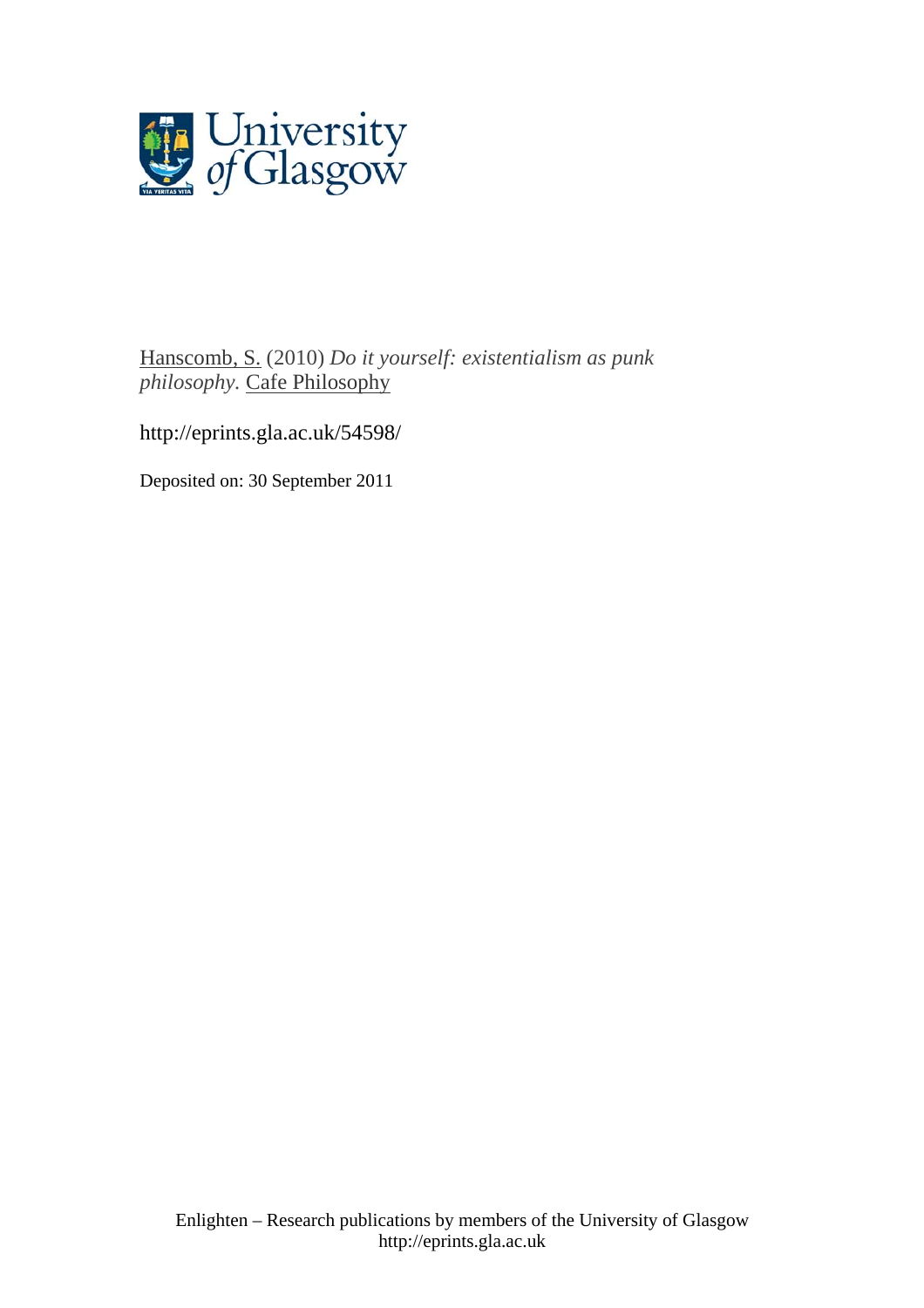## **Do it Yourself: Existentialism as Punk Philosophy**

#### **By Stuart Hanscomb**

 Existentialism is a difficult philosophy to explain; efforts typically ending up trivializing or obfuscating so much about it that's important, original and relevant. There are a number of peculiarities that can account for this, but an important one is that Existentialism is a frame of mind as much as it is a collection of ideas. As Kierkegaard's 'aesthetic' works, and the novels and plays of Sartre, de Beauvoir, Camus and Unamuno demonstrate, the communication of this form of philosophy benefits from being indirect. To appreciate its significance you have to *be there*, in amongst the detailed stories, rolling critiques and inspirational prose; you have to *catch a dose of it* through its resonance with your often unarticulated fears and aspirations. Along these lines I am offering a new way in; a hook in the form of an analogy with a movement in pop and rock music. Existentialism, I want to claim, is the Punk rock of philosophy.

 Punk rock I'm characterizing as nihilistic, extreme, passionate, liberating, inclusive, amateur and violent. It had precursors and it still exists, but Malcolm McLaren, the Sex Pistols and all that they catalysed in the mid-70s, are its original and most important moment of impact. Punk was a wake-up snarl to an atrophied establishment, a 'loud raucous 'No!'[1.](#page-4-0) It sought to destroy, and in the ruins left behind it flexed its gnarly uneducated wings and expressed anger and frustration in a crude but deliberate subversion of what came before. In place of refinement and privilege it offered energy and inclusiveness. The distance between band and audience shrank and sometimes disappeared. In place of a rider of white wine, Evian and cocaine it offered spit, sweat and blood. In place of systems, plans, improvable pasts and functional futures, it offered an exhilarating and dangerous present like a hyperactive adolescent. It couldn't be stage managed. It wasn't a performance in any conventional sense of the word, but a happening.

#### *no future***: Nihilism**

Dada was art that was anti-art. Punk was music that was anti-music. Existentialism was a philosophy that was anti-philosophy. How did it avoid the contradiction? It walked a tightrope, which is part of the point. Punk music is an 'outsider aesthetic'[,2](#page-4-1) but it's still an aesthetic. Since it's necessary to the medium, Existentialism must recognize a place for reflective rational discourse, but part of its agenda is to identify the limits of such discourse, and in doing so redirect us to what the perspective marginalizes and represses. It will rail against conceits like the possibility of absolute knowledge, universal moral codes, an ultimate meaning to life, a final harmony between individual and state, or between the self and its possibilities. It will, in short, point to the limits of rational enquiry, and accordingly the limits of the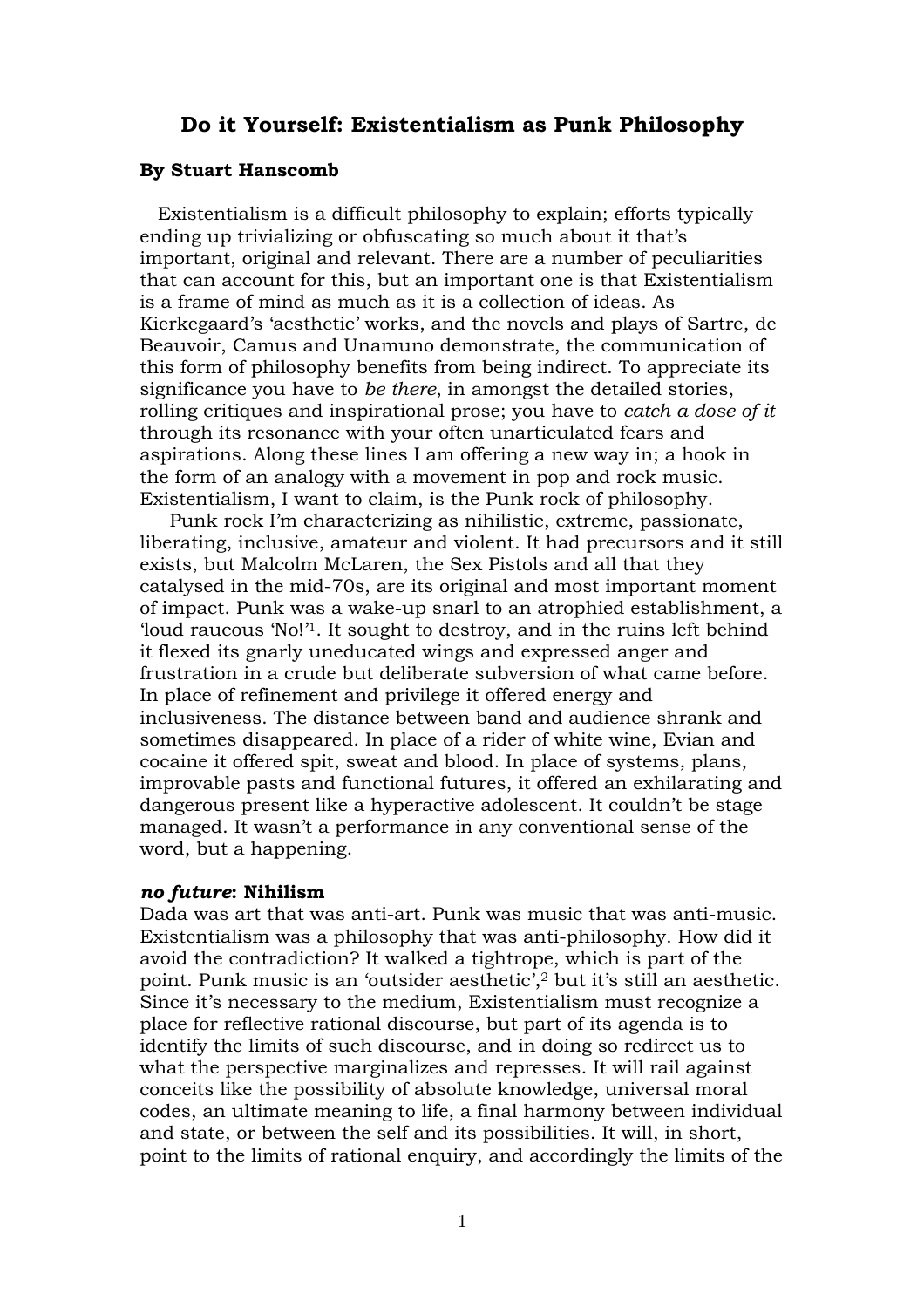rational mind's jurisdiction over emotion, desire and the body. Hegel was the Prog Rock of philosophy.

## **'Right Guard will not help you here': Extremes**

Just as The Clash and The Damned wrote tunes covered by non-Punks, so the ideas of Kierkegaard, Nietzsche and Sartre have influenced professional analytic philosophers like Bernard Williams, Robert Solomon, Charles Taylor and Stephen Mulhall. The most radical element of this 'anti' stance, however, inheres as much in the subversive nature of its metaphors and stories as in its philosophized model of the human situation (as valid as this is).

Punk was 'a politics of energy['3](#page-4-2) and also traded in extremes: short songs, aggressively delivered, Mohican haircuts, ripped PVC and the pogo dance. The medium, like the message, was intense and to the point. The Existential in Kafka is firmly linked to the surreal and grotesque worlds of dung beetles, hunger artists and burrow-dwellers; Camus presents murder, despotism, plagues and the punishment of Sisyphus; Sartre began with the neo-horror of *Nausea* and moved on to suicide squads, jealous assassins, and condemned prisoners; Kierkegaard used seducers and infanticide to illuminate the human condition, and Nietzsche styled himself the 'anti-Christ.' Since human existence is so vividly exposed by an exploration of its boundaries, extreme situations present the Existentialist with a perfect method.

# *The Filth and the Fury***: Passion**

'Punk broke out across the face of Britain like a disfiguring rash.'[4](#page-4-3) The Sex Pistols were an 'attraction/repulsion machine'.[5](#page-4-4) To be gobbed on by punks was a compliment. The emotions and moods at the epicentre of existentialism are anxiety and disgust. Anxiety recognizes instability and contingency, and disgust is often manifested as anger and cynicism towards a complacent bourgeoisie, insensitive to possibility and the fragility of their forms of life. In the grotesque or immoral lurks a strange beauty such that an unsettling ambivalence results from Existential aesthetics.

### *Babylon's Burning***: Inclusive**

We refer to authors as 'Existential' as much because of their antisystematising intensity as for their distinctive ideas. This is not a trivial point. The style models both the epistemic primacy of affective states, and the desire to inspire its reader to wake up. It is inclusive. We can all live authentically. Anyone can start a band. Sid Vicious became the whole point of the Sex Pistols and couldn't even play his instrument. Kafka wanted to 'shake us awake', Kierkegaard described his life as an 'epigram calculated to make people aware', and Sartre stressed that existentialism is a philosophy of action, not quietism. We are all the philosophers of our own lives.

### *Oh Bondage Up Yours***: Liberation**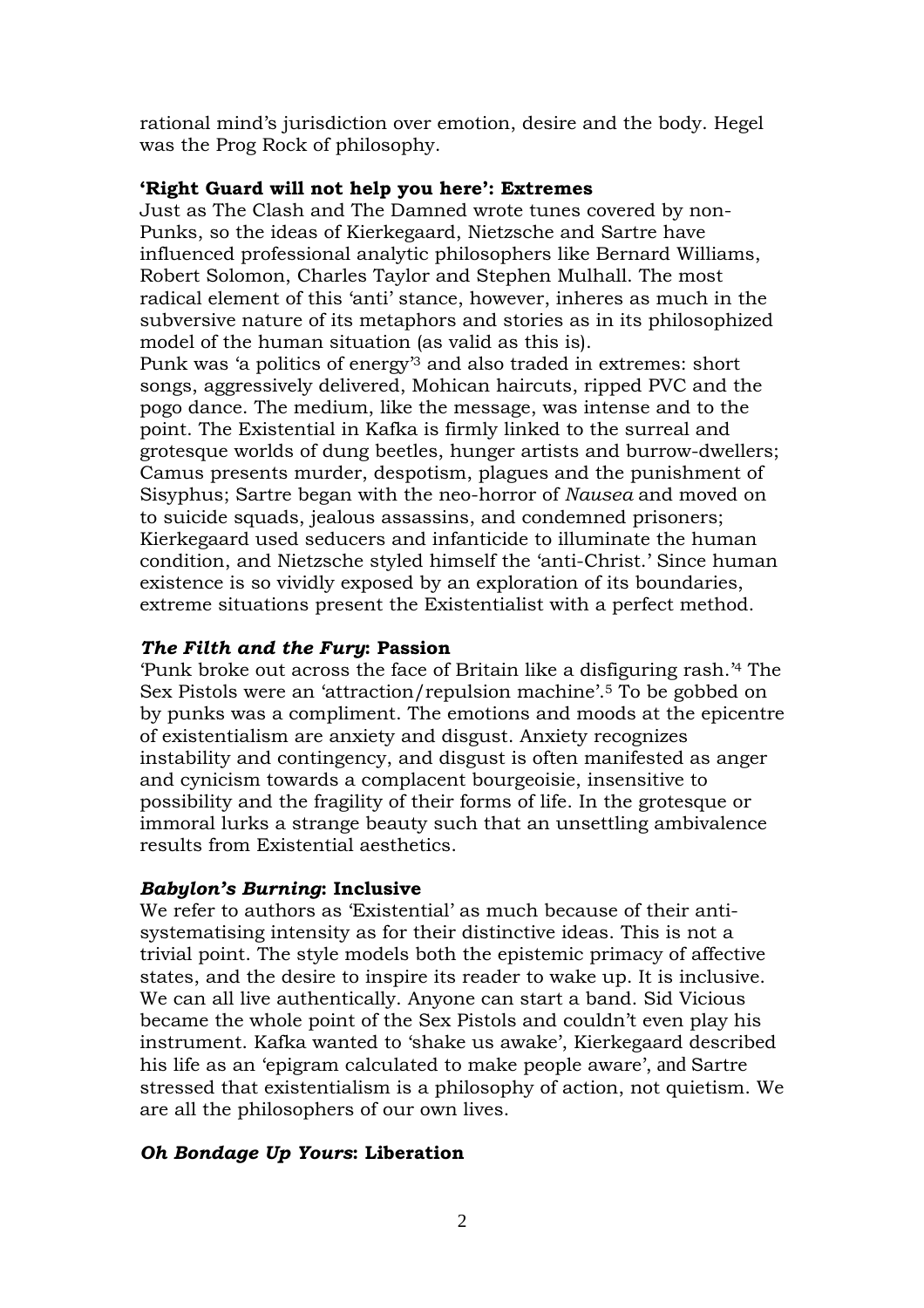Nihilism – that 'desperate stubborn refusal of the world['6](#page-4-5) - is not an end point but a rite of passage, a temporary descent into the underworld. Existentialism isn't just a reaction to rational or academic excess, it also promotes passion, self-creation, and the value of spontaneity. Malcolm McLaren's mantra was 'get a life and do something with it'. His stepson recalls how 'he made up the best bedtime stories, but they always stopped in the middle and you had to finish them yourself'.[7](#page-4-6) Punk shouldn't be listened to like other music, and even dancing isn't enough. It's about a mood that needs full commitment; not appreciation of groves and tunes, but the total attunement of one's rebellious, absurd self. To dwell too soberly on Dostoyevsky's *Notes from Underground* or Nietzsche's *Thus Spoke Zarathustra* misses the point. They are designed to capture and create adrenalized moments with the escape velocity to inspire life-changing self awareness.

### *Do it Yourself***: Amateur**

A high proportion of philosophers classed as existentialist have had tenuous relationships with the university establishment. This doesn't necessarily make their output amateur in the pejorative sense (though Camus was accused of this), but it does in the sense of placing them outside of peer-reviewed professionalism. The result can be a freedom and spontaneity in their ideas, and a perspective on life less tainted by the analytical gaze of an academic persona. Also, to be on the outside creates a kind of anxiety that focuses our thoughts on the concrete content of life as lived. They feel more in need of a home than those employed by an institution[.8](#page-4-7) 

 Like the pulsating aesthetic of Punk cartoon *Roobarb and Custard* existence is ontologically shaky, and the unemployed are more aware of this than most. A career and the training or education it implies is a source of stability which can create a halo that falsifies existence as a whole. The Punk is granted no such luxury. Cult spoken word guru Henry Rollins wasn't aiming at anything like a career in music, but he was dedicated to Punk and to the spirit of the band Black Flag. Nor did he aim to be a stand up comedian, but he turned his hand to something like it, and the result are his highly unusual spoken word performances. He's an amateur and an auteur, himself inspired by Dostoyevsky and Nietzsche's 'pithy one liners'. (He imagines Nietzsche's return as a stand up comic *'There's the crazy crowd at the back - Whatever doesn't kill you makes you stronger!' Cssshhh* (cymbal crash)).[9](#page-4-8) 

#### *White Riot***: Violent**

There is good violence like violence against oppression, or violence serving as a metaphor for the ostensibly harmless expression of frustration. Most Punk is good violence. But of course there is bad violence, and Punk has a truly nasty neo-Nazi wing.

 Nietzsche and Heidegger were violent philosophers; they challenged the entire canon of Western Philosophy and with it the infrastructure